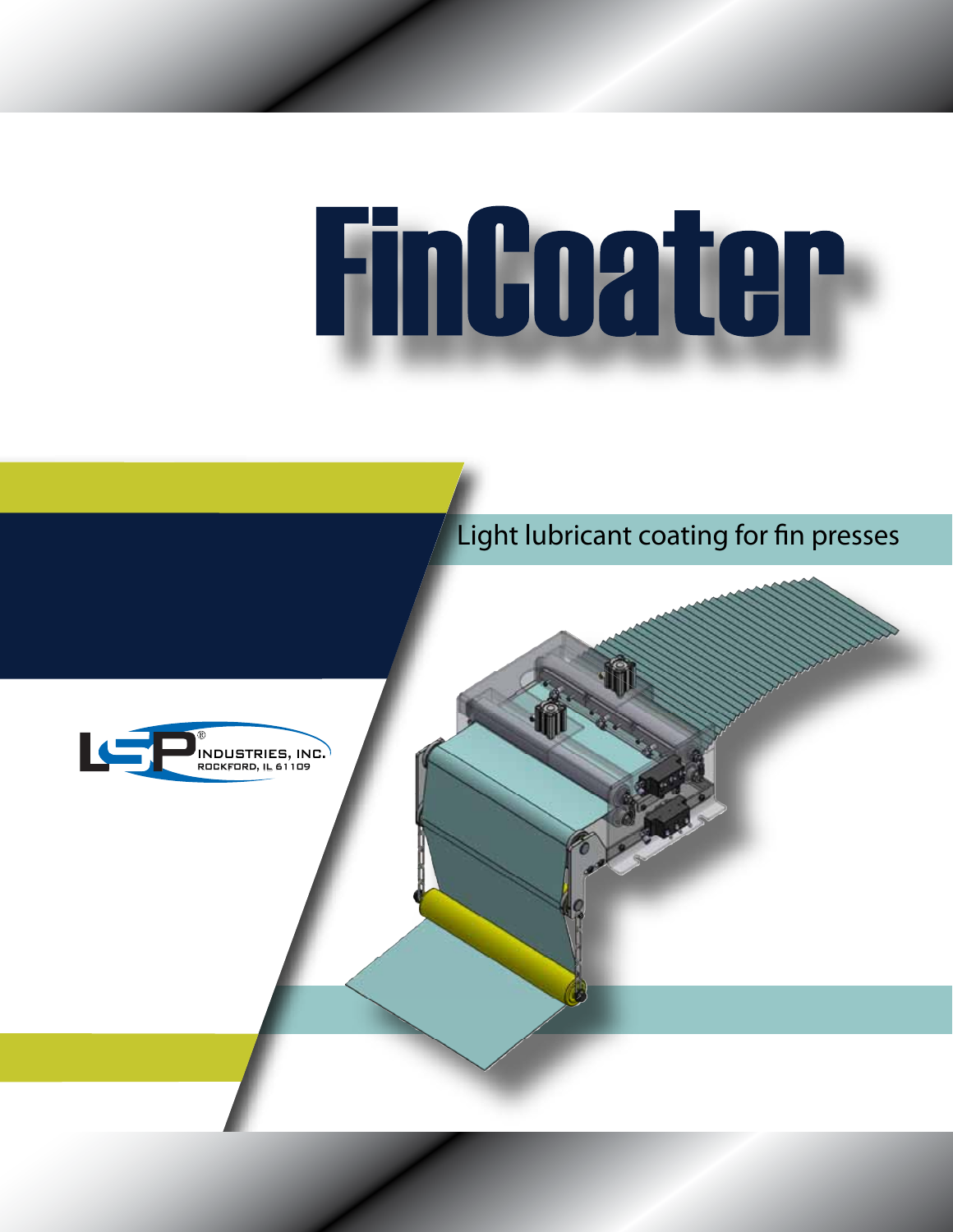## **This is How It Works**

The ideal roller coater to apply a very light coating of lubricant to thin gage material as it enters the fin press. Computer controlled to dispense the correct amount of lubricant to the material on each stroke of the press. Two sets of rolls, one to take the whip out of the material and one set to apply the lubricant. Shown below are all of the FinCoater features.



**Lubricant Supply System**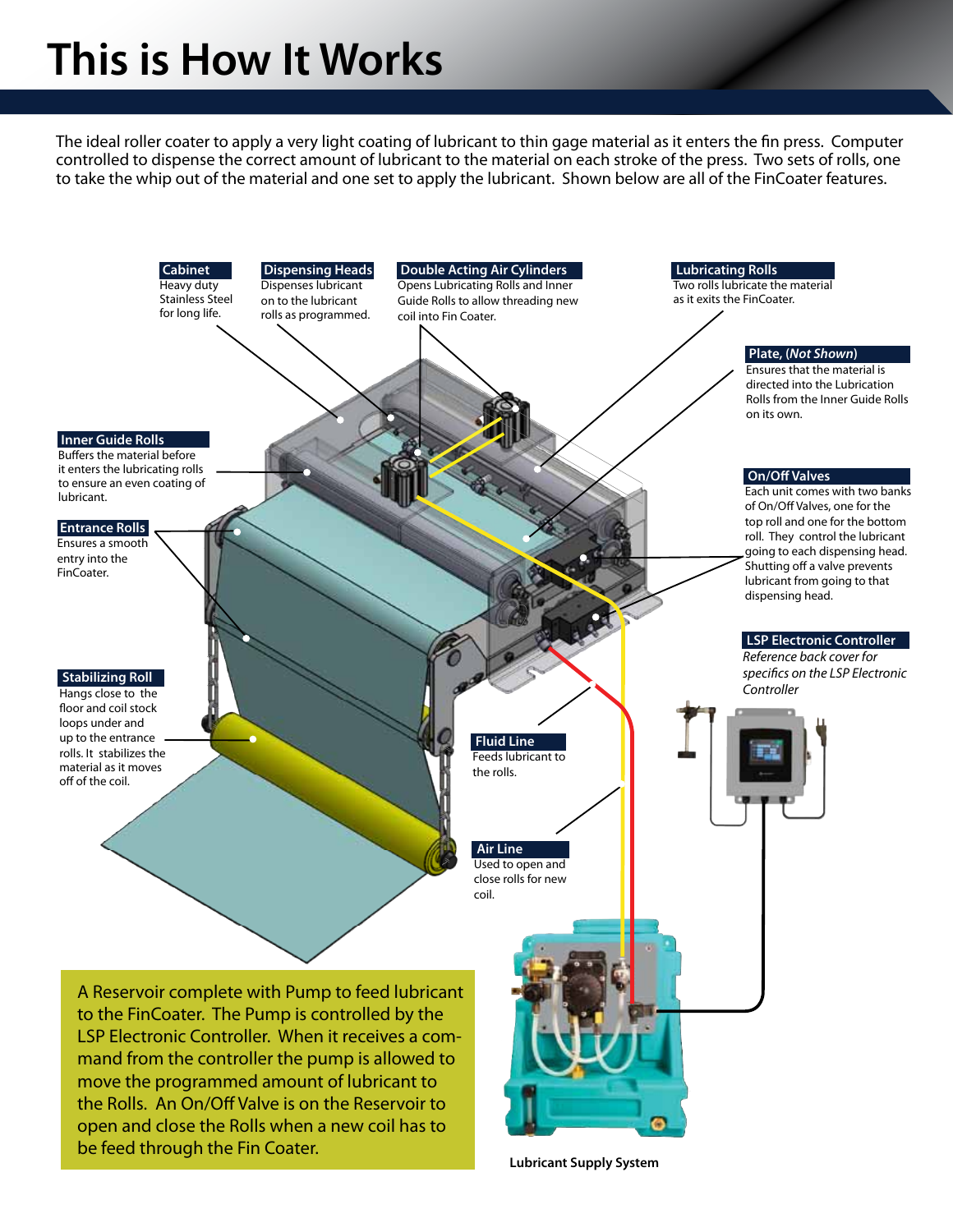## **The FinCoater Line**

Available with On/Off Manifolds attached to the cabinet or with Remote Manifolds, up to 10 feet away from the cabinet. For larger units the remote can be beneficial in that it eliminates walking around the coil to set the On/Off Valves.

FinCoaters shown below include two Felt Inner Guide Rolls. Lubricating Rolls must be specified and ordered separately.

#### **Basic FinCoater**

**Includes On/Off Valves ATTACHED to Cabinet, Felt inner Guide Rolls, Entrance Rolls and Stabilizing Roll.** *Lubricating Rolls ordered Separately.*

 **FP8013** - Up to13" Coil Stock Three Dispensing Heads per Roll **FP8019** - Up to19" Coil Stock Five Dispensing Heads per Roll **FP8025** - Up to 25" Coil Stock Five Dispensing Heads Per Roll **FP8031** - Up to 31" Coil Stock Five Dispensing Heads per Roll **FP8037** - Up to 37" Coil Stock Seven Dispensing Heads per Roll **FP8043** - Up to 43" Coil Stock Seven Dispensing Heads per Roll **FP8049** - Up to 49" Coil Stock Seven Dispensing Heads per Roll **Deluxe FinCoater** 





**Includes On/Off Valves REMOTE from the Cabinet, Felt inner Guide Rolls, Entrance Rolls and Stabilizing Roll.** *Lubricating Rolls ordered Separately.*

 **FP8213** - Up to13" Coil Stock Three Dispensing Heads per Roll **FP8219** - Up to19" Coil Stock Five Dispensing Heads per Roll **FP8225** - Up to 25" Coil Stock Five Dispensing Heads Per Roll **FP8231** - Up to 31" Coil Stock Five Dispensing Heads per Roll **FP8237** - Up to 37" Coil Stock Seven Dispensing Heads per Roll **FP8243** - Up to 43" Coil Stock Seven Dispensing Heads per Roll **FP8249** - Up to 49" Coil Stock Seven Dispensing Heads Per Roll

### **Lubricating Felt Rolls**

The Felt Roll are absorbent giving more versatility in the lubricant thickness being applied to the stock. A small amount of lubricant can provide a light almost invisible coating to the stock. Increasing the amount of lubricant will provide a medium or heavier coating.